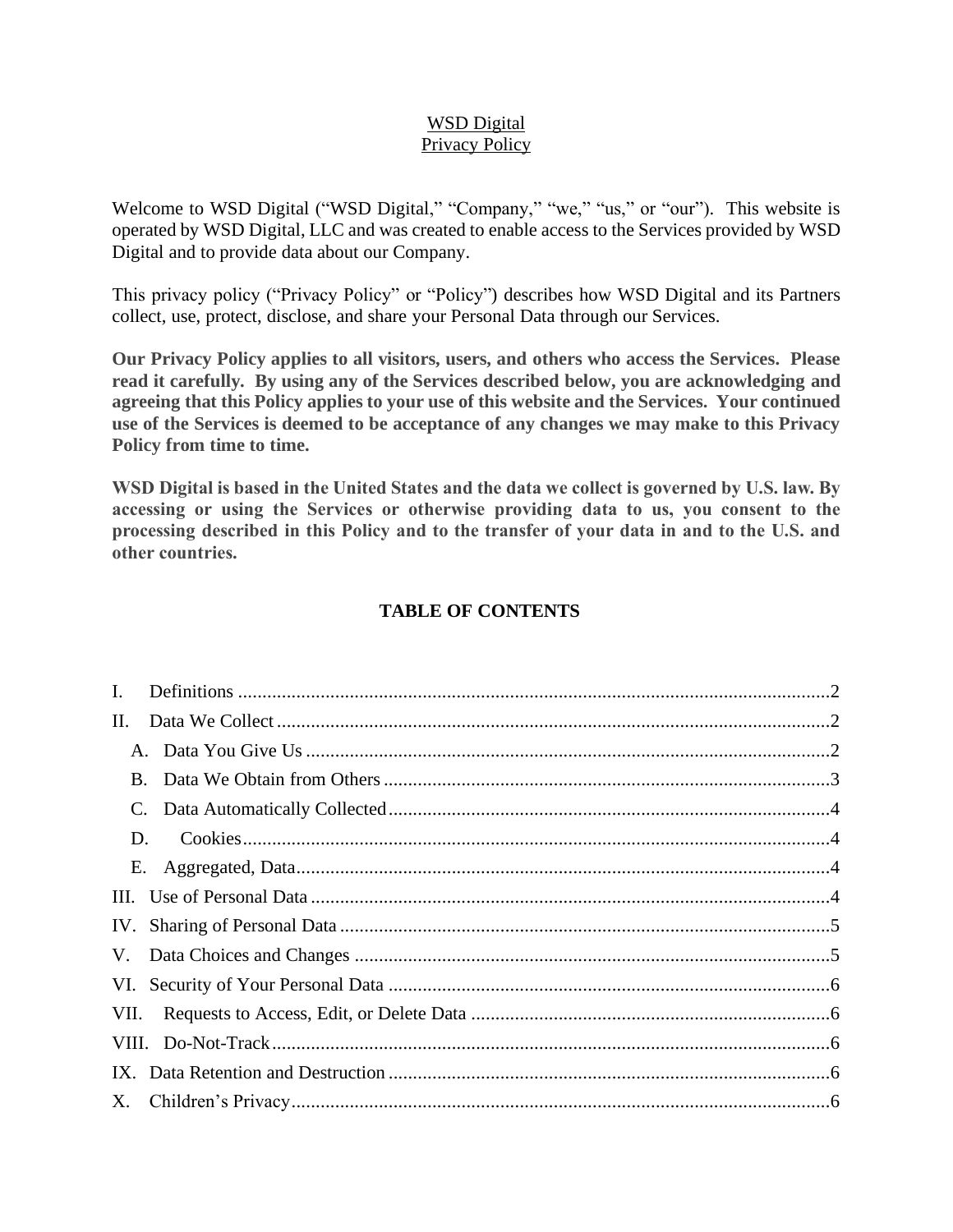## <span id="page-1-0"></span>**I. Definitions**

"**Services**" means the WSD Digital website, portal, software, and related tools and services provided by WSD Digital.

"**Partners**" means affiliates, partners, consultants, officers, directors, employees, contractors, advisors, and agents.

"**Self-Reported Data**" means any data you provide about yourself through surveys, forms, features or applications of the Services.

"**Personal Data**" means data that personally identifies you, or data that is combined with data that personally identifies you, including Registration Data (as defined below) and Self-Reported Data. Personal Data also includes identifying data that you authorize us to receive from third parties, such as health care providers.

# <span id="page-1-1"></span>**II. Data We Collect and How We Collect it**

We acquire data about you in a variety of ways. WSD Digital, LLC may store such data itself, or store or maintain it through our Partners. Our Services may use such data and pool it with other data to track the total number of visitors to our website, the number of visitors to each page of our website, and the domain names of our visitors' Internet service providers, and other data. It is important to note that such pooled data of this kind does not include Personal Data.

# <span id="page-1-2"></span>**A. Data You Give Us**

We may collect the following data from you:

**Personal Data**. We collect any Personal Data that you provide us in connection with your use of the Services. We may also collect data that does not identify you, but that is about you, such as how you use the Services. We may also collect Personal Data if you request additional information about the Services (e.g. by clicking "Contact Us" or "Request a Demo").

**Registration Data**. When you register an account with us or use our Services, we may collect your Personal Data, including, to the extent applicable, the following:

• Your first and last name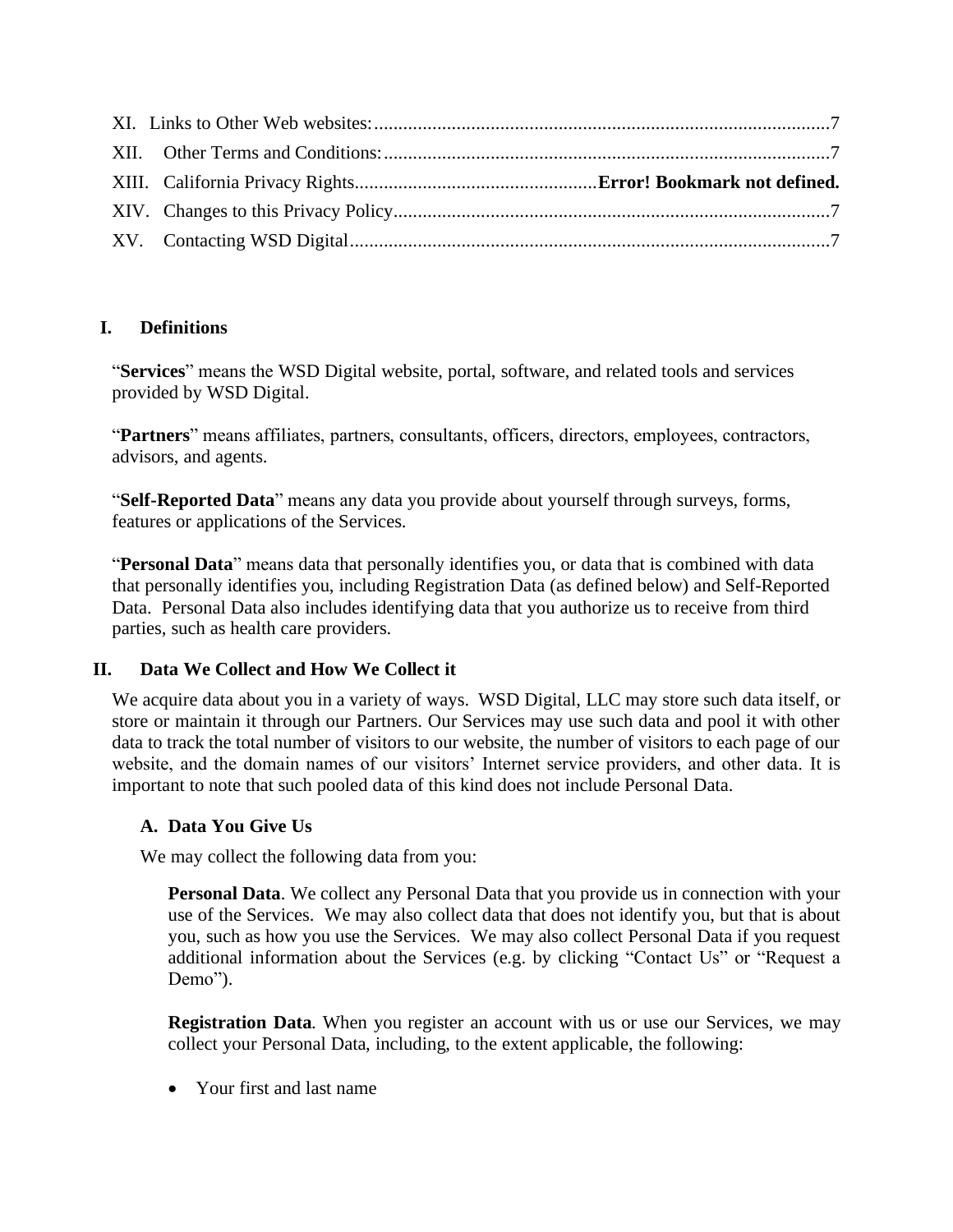- Your birth date
- Your e-mail address
- Your WSD Digital account username and password
- Demographic data (such as your gender and ethnicity) which you may voluntarily provide
- Billing address and payment data (to the extent that any part of the Services involves the payment of fees)
- Your referring physician's data (specifically: name, e-mail address, description of practice or specialty, hospital or clinical affiliation, and phone number) provided to us as part of the Services
- Health data and other data you give us directly through our website (including the registration process, technical support process, or general correspondence) or through using our Services.

**Self-Reported Data**. You may have the option to voluntarily provide us with Self-Reported Data about yourself through surveys, forms, features or applications.

**Blogs**. Our website may offer publicly accessible blogs or community forums. You should be aware that any data you provide in these areas may be read, collected, and used by others who access them and is therefore publicly available. Please note that whenever you post something publicly, you post it at your own risk and it may be impossible to remove the data if a third party has captured the data and posted it on a location that is not controlled by us. Because these blogs or community forums are publically accessible, we cannot and do not guaranty that your posts will not be viewed by unauthorized persons. Please exercise caution before choosing to share Personal Data publicly on our blogs, community forums or in any other posting.

**Customer service communications**. When you contact us about our Services, we collect data to track and respond to your inquiry; investigate any breach of our Terms of Use, Privacy Policy or applicable laws or regulations; and analyze and improve our Services.

## <span id="page-2-0"></span>**B. Data We Obtain from Others**

We may obtain data about you from third party sources you have authorized to share your data to us on this website. This may include, but is not limited to:

- Your name and address
- Date of birth
- Gender
- Other Personal Data obtained in connection with the Services

We may collect data about you that does not include Personal Data but we may maintain it or associate with Personal Data about you that we collect in other ways or receive from third parties.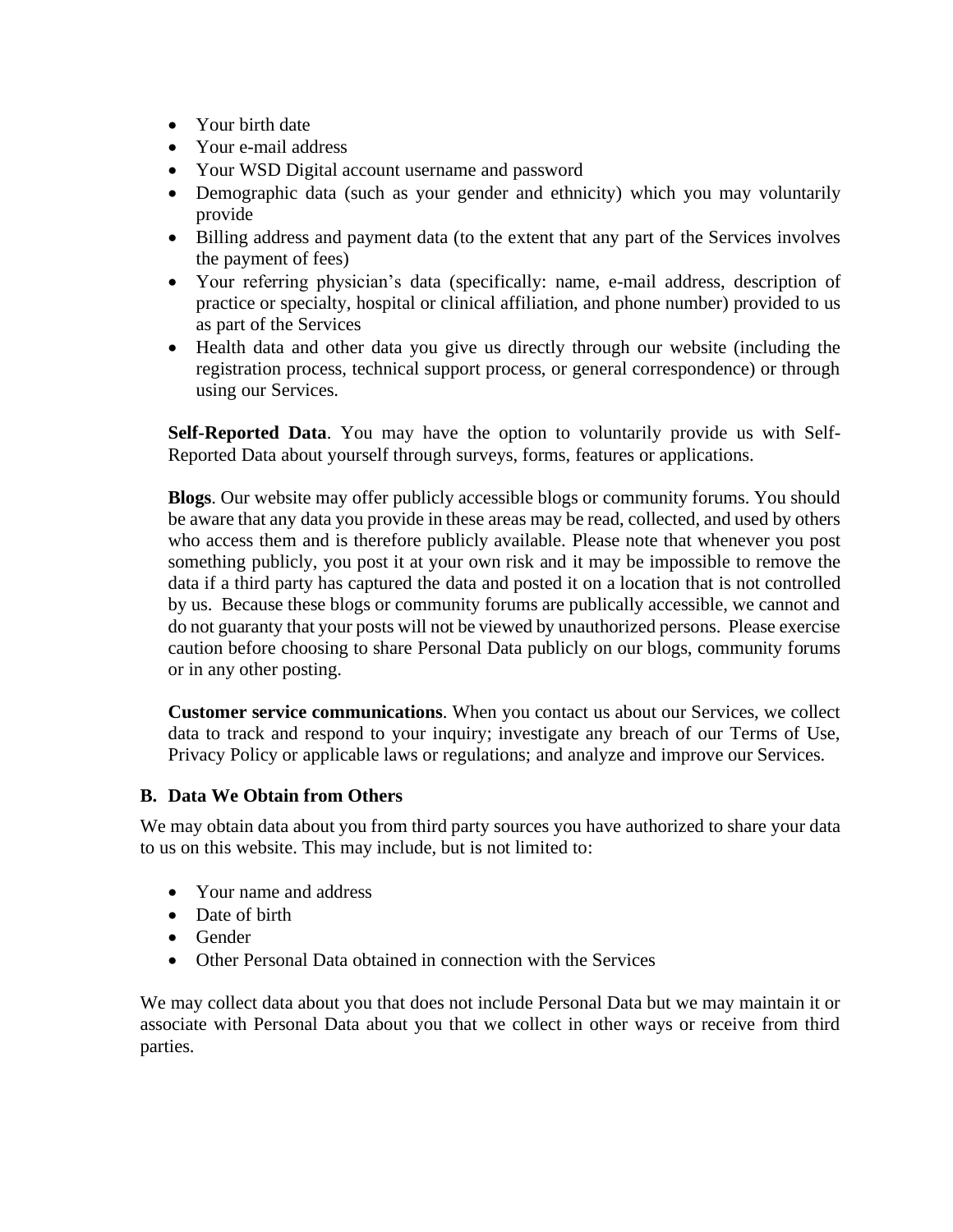## <span id="page-3-0"></span>**C. Data Automatically Collected**

Like many websites, we collect certain data as a result of your use of the website (collectively "Technical Data"):

- Your computer operating system type
- Browser type
- Browser language
- The website(s) you visited before browsing our Website
- Pages you viewed, how long you spent on a page on our website and access times
- Internet protocol (IP) address
- Geo-location (to the extent you enable sharing this data with us on your mobile device) Data about your use of and actions on our Website
- Records and copies of your correspondence if you contact us.

## <span id="page-3-1"></span>**D. Cookies**

In operating the Services, we may log data using "cookies." Cookies are small data files stored on your hard drive by a website. Unless you have adjusted your browser setting so that it will refuse cookies, our system will issue cookies when you direct your browser to our website. Cookies help us make our Services and your visit better. For instance, our website may set a cookie on your browser that allows you to access the Services without needing to enter a password more than once during a visit to the Services. On most web browsers, you will find a "help" section on the toolbar. Please refer to this section for data on how to receive notifications when you are receiving a new cookie and how to turn cookies off. We recommend that you leave cookies turned on because they allow you to take advantage of some of the Services' features.

## <span id="page-3-2"></span>**E. Aggregated, Data**

To better understand and serve the users of the Services, we may conduct research on customer demographics, interests and behavior based on aggregated data, which we may share with our Partners. WSD Digital may also disclose aggregated [and anonymized] user statistics in order to describe our services to current and prospective Partners and to other third parties for other lawful purposes. This aggregate data does not include your Registration Data or otherwise identify you personally.

## <span id="page-3-3"></span>**III. Use of Personal Data**

We may use your Personal Data and Technical Data to:

- Operate, manage, and improve our website, conduct internal research and data analytics, and perform internal marketing and administrative purposes
- Provide you access to the Services, monitor your use of such Services, improve the content and functionality of the Services and better understand our users and their use of the Services.
- Respond to comments and questions and provide customer service.
- Communicate with you about your account, updates, and other news about products and services offered by our Company. Communications we send you will contain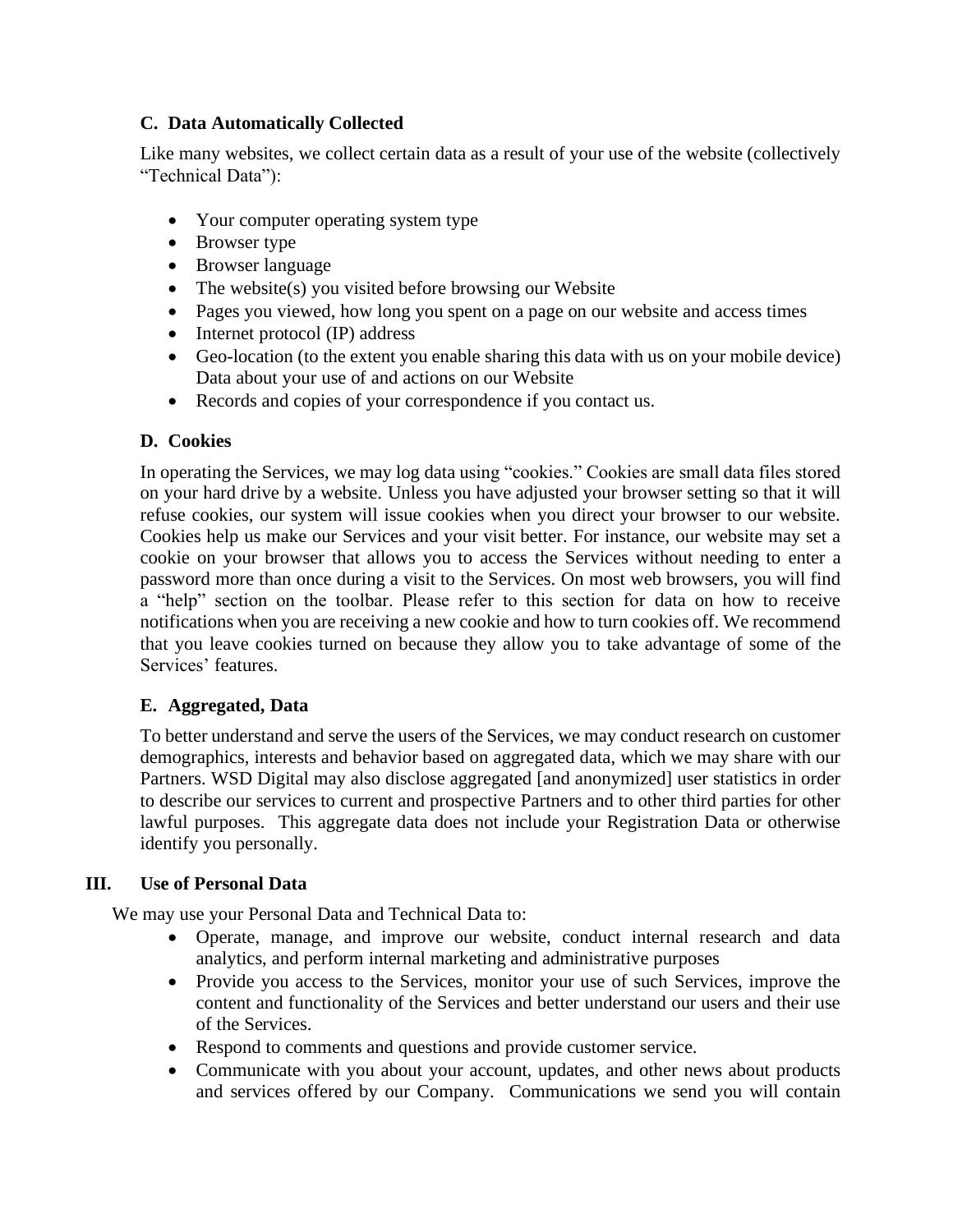instructions permitting you to "opt-out" of receiving future communications.

- Notify you, if you request to be notified, when updates to the data tied to your laboratory reports changes significantly or if new trials become available.
- Provide and deliver products and services that customers request.
- Protect, investigate, and deter against fraudulent, unauthorized, or illegal activity or enforce our Terms of Use.
- To fulfill any other purpose for which you provide it.

### <span id="page-4-0"></span>**IV. Sharing of Personal Data**

WSD Digital will not sell, trade, license or otherwise transfer your Personal Data to third parties for marketing, advertising or other purposes except as disclosed in this Privacy Policy. There are, however, certain circumstances in which we may share your Personal Data with certain third parties without further notice to you, as set forth below:

- We may share Personal Data with Partners who support the operations and functionality of our website, and who have agreed to protect your Personal Data in a manner consistent with this Privacy Policy.
- We may share and transfer your Personal Data to a third party in connection with the transfer or sale of all or part of our assets, such as in a merger, financing, acquisition, or bankruptcy transaction or proceeding.
- We may share Personal Data for legal and safety purposes in the event that such action is necessary to (i) comply with a court order or other legal obligation, (ii) protect and defend the rights or property of WSD Digital and its Partners, including enforcing our agreements, policies, billing and collection, and our Terms of Use, (iii) act in urgent circumstances to protect the personal safety of users of the Services or the public, or (iv) protect against legal liability.
- We may share Personal Data with those who need it to perform services for us [(such as consultants and independent contractors. When we employ another company to perform a function of this nature, we only provide them with the data that they need to perform their specific function and obligate them to protect your Personal Data in a manner consistent with the requirements of this Privacy Policy.
- We may also share Personal Data and Technical Data with third parties for other purposes without your consent, but only in formats that do not identify you, such as an aggregated or anonymized format.

#### <span id="page-4-1"></span>**V. Data Choices and Changes**

If you choose not to provide any Personal Data, you may not be able to use certain services provided by WSD Digital, LLC.

You may "opt-out" of marketing e-mails by clicking on the "unsubscribe" link in such e-mails; however, changes to notifications regarding updates to your laboratory results require you to visit your account data on our website. You also have the option of closing your account at any time by contacting us at  $[\inf \overline{\omega} \text{waddigital.com}]$ .

You can typically remove and reject cookies from our website with your browser settings. Many browsers are set to accept cookies until you change your settings. If you remove or reject our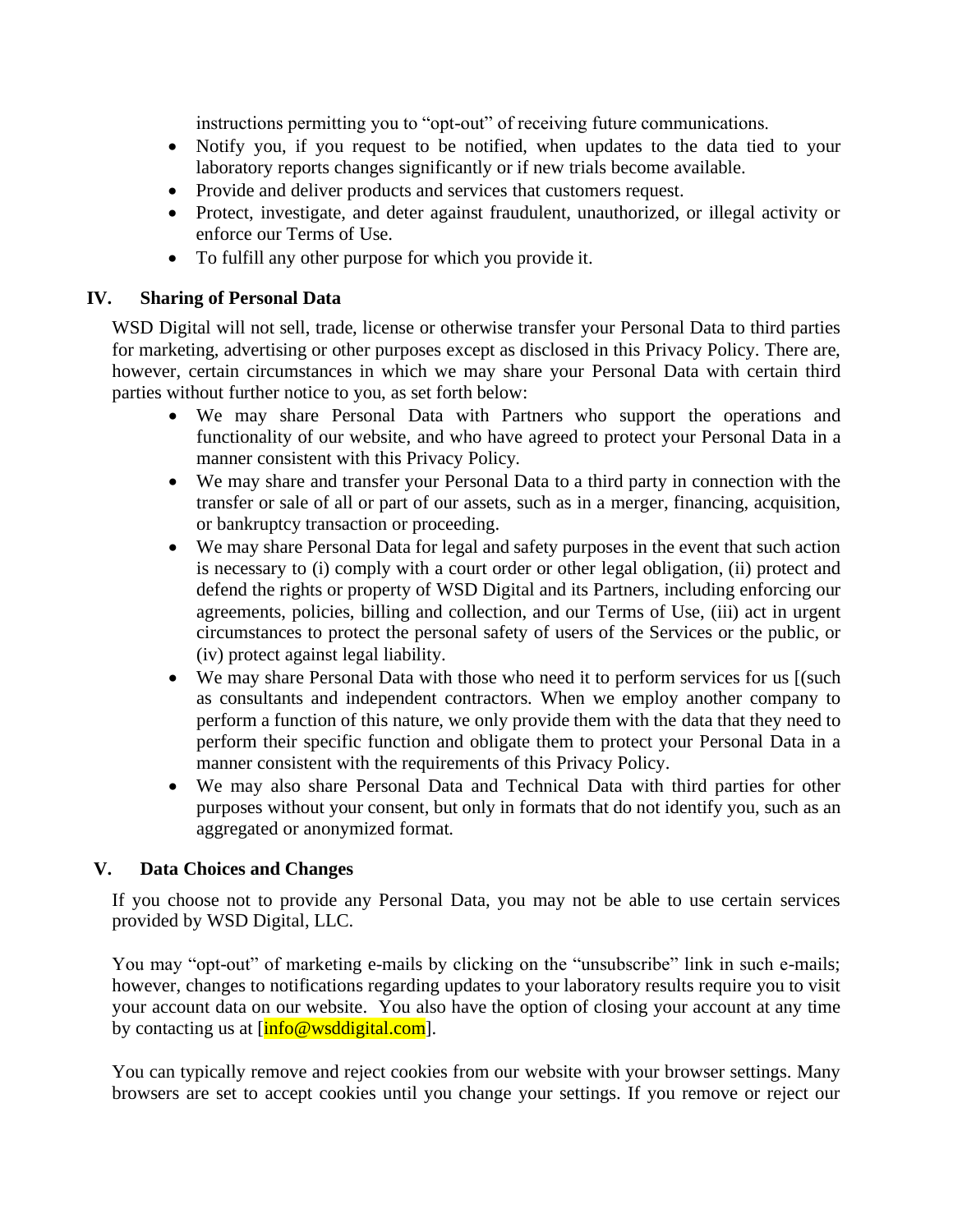<span id="page-5-0"></span>cookies, it could affect how our website works for you.

#### **VI. Security of Your Personal Data**

WSD Digital, LLC takes reasonable steps to protect your Personal Data from loss, misuse, and unauthorized access, disclosure, alteration, or destruction. However, no internet or e-mail transmission is ever fully secure or error free. You understand and agree that security incidents may happen even when safeguards are in place. Any transmission of personal information is at your own risk. We are not responsible for circumvention of any privacy settings or security measures delivered in connection with the Services.

You also play a role in the safety and security of your Personal Data. You are responsible for keeping your username and password safe and confidential. Do not share your password with anyone. WSD Digital holds your account data until the account is deleted or otherwise removed according to the terms of this Privacy Policy; however, we may keep anonymized data pertaining to your account permanently.

### <span id="page-5-1"></span>**VII. Requests to Access, Edit, or Delete Data**

You have the right to access your Personal Data. Please contact us at info@wsddigital.com to find out how to access and change your Personal Data. We will, upon request, make reasonable efforts to correct, delete, and/or block your Personal Data from further processing and/or use except to the extent required by law and to the extent it remains in our possession.

#### <span id="page-5-2"></span>**VIII. Do-Not-Track**

You may have implemented a "do not track" signal through your browser. As there currently is no fixed standard for do not track signals, we currently do not respond to do not track signals from your web browser.

#### <span id="page-5-3"></span>**IX. Data Retention and Destruction**

We will retain Personal Data for as long as necessary to accomplish our purposes for such data as set forth in this Privacy Policy. You can request that your Personal Data be deleted by contacting us at info@wsddigital.com. We will destroy your Personal Data using reasonable data destruction practices. While we make reasonable efforts to comply with such requests, deletion of your Personal Data does not ensure complete and comprehensive removal of that data from all systems. We may, however, retain your data forever to comply with legal or contract obligations or to perform population health analysis or to facilitate law enforcement requests.

#### <span id="page-5-4"></span>**X. Children's Privacy**

WSD Digital services are not directed at children under the age of 13. However, individuals of all ages are affected by varying health conditions and/or have lab results that may benefit from the services provided by WSD Digital. In such cases we require that parents or guardians use our Services on their child's behalf. We encourage parents and legal guardians to monitor their children's internet usage and to help enforce our Privacy Policy by instructing their children never to provide Personal Data on this website except as submitted by their parents' or guardians' use of their own accounts. If you have reason to believe that a child under the age of 13 has provided Personal Data in connection with the Services, please contact us at info@wsddigital.com and we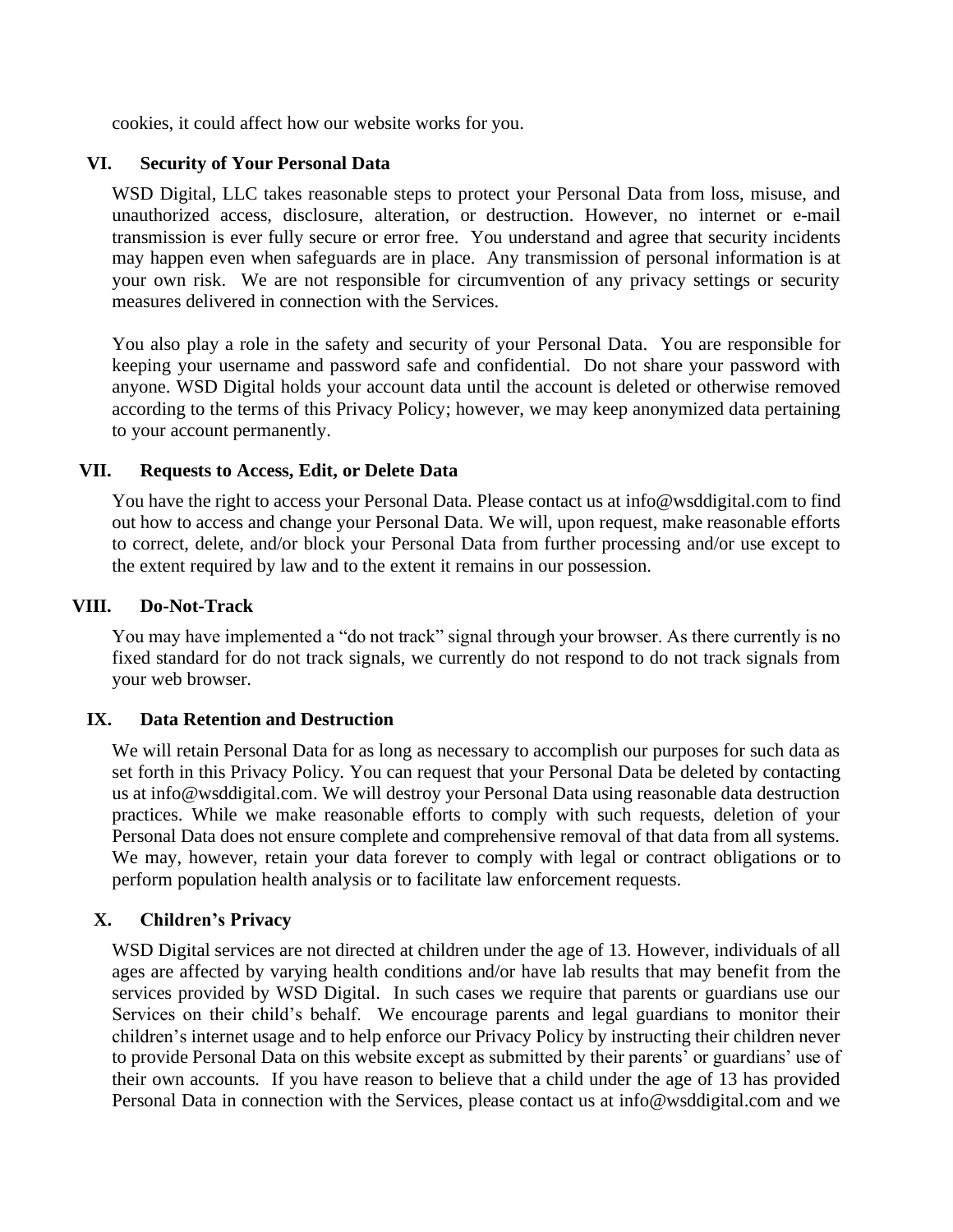will delete that data from our databases.

Minors under 18 years of age may have their Personal Data provided to WSD Digital deleted by sending an e-mail to at info@wsddigital.com. While we make reasonable efforts to comply with such requests, deletion of your Personal Data does not ensure complete and comprehensive removal of that data from all systems.

### <span id="page-6-0"></span>**XI. Links to Other Web websites:**

This Privacy Policy applies only to the Services. The Services may contain links to other websites not operated or controlled by WSD Digital (the "Third Party Websites"). The policies and procedures we described here do not apply to the Third Party Websites. The links from this website do not imply that WSD Digital endorses or has reviewed the Third Party Websites. We suggest contacting those websites directly for data on their privacy policies.

### <span id="page-6-1"></span>**XII. Other Terms and Conditions:**

<span id="page-6-2"></span>Your access to and use of this website is subject to WSD Digital's [Terms of Use.](http://www.luminatehealth.com/terms-of-use) [Please link to your Terms of Use here]

### **XIII. Changes to this Privacy Policy**

This Privacy Policy may be revised from time to time as we add new features and services, as laws change, and as industry privacy and security practices evolve. We reserve the right to update or modify this Privacy Policy at any time and from time to time without prior notice. If we make any changes, we will change the "last updated" date at the beginning of this document. However, if WSD Digital decides that it would like to make different uses of Personal Data that are inconsistent with the uses noted in this Privacy Policy, you will have prior notice of such uses and an opportunity to opt-out. Small changes or changes that do not significantly affect individual privacy interests may be made at any time and without prior notice. You are responsible for periodically visiting our website and this Privacy Policy to check for any changes and ensuring we have an up-to-date active and deliverable email address for you. Your continued use of the Services after any changes or revisions to this Privacy Policy, or after any opt-out period we have offered, shall indicate your agreement with the terms of such revised Privacy Policy.

#### <span id="page-6-3"></span>**XIV. Contacting WSD Digital**

To keep your Personal Data accurate, current, and complete, please contact us as at: info@wsddigital.com. We will take reasonable steps to update or correct Personal Data in our possession that you have previously submitted via this website.